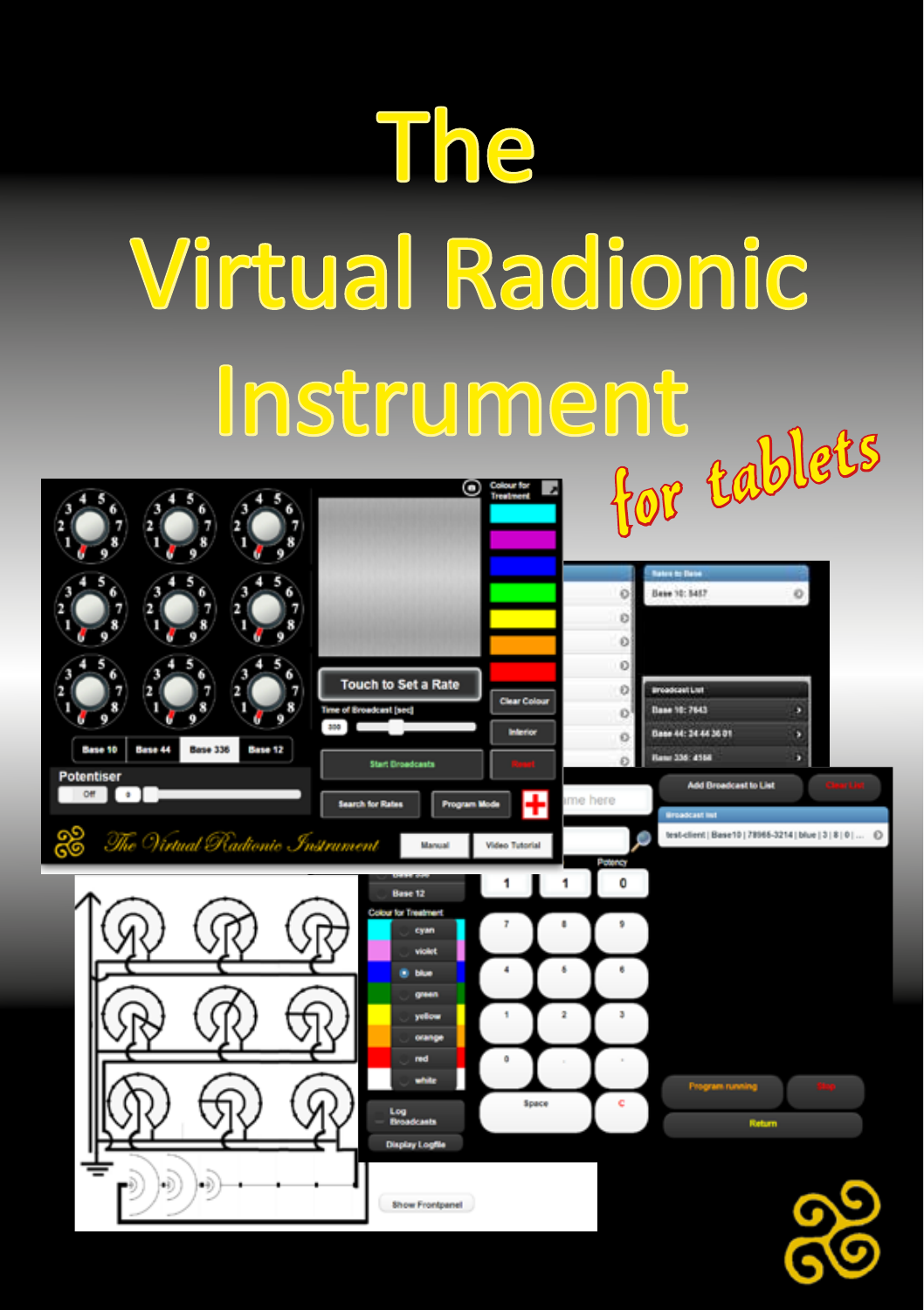#### **The Virtual Radionic Instrument for tablets**

Geoffrey Ardens all rights reserved 2015 ©

#### **Important - Please note:**

Radionics is a method of sending precisely defined healing energy to people, animals or plants, no matter where they are in the world. The name reflects the view of early practitioners that they were 'broadcasting' healing, but we now believe that radionic treatment occurs at a level of reality (no comma) beyond 3-dimentional space where there is no distance between us. This is a challenging concept, but it is entirely compatible with modern physics and also with the ancient mystic teaching that at some level we are all one, and that at this level exchanges of healing energy can occur.

Radionics is classified as a complementary therapy, that is it should be used as a supplement to conventional medical care, not as a substitute for it. Experience indicates that radionics can help to speed recovery from illness and to maintain us in good health.

The manual delivered with the Instrument describes how to use the Virtual Radionic Instrument. In order to use if effectively it is essential to have received training in radionic methods first.

If you are not a trained radionic practitioner you are strongly advised to take a course in radionics to understand how it works and how to work with it. You can obtain details from The Radionic Association



#### **The Radionic Association, Baerlein House, Goose Green, Deddington, Banbury, Oxon. OX15 0SZ** UK (01869) 338852 | Outside UK +44 1869 338852 enquiries@radionic.co.uk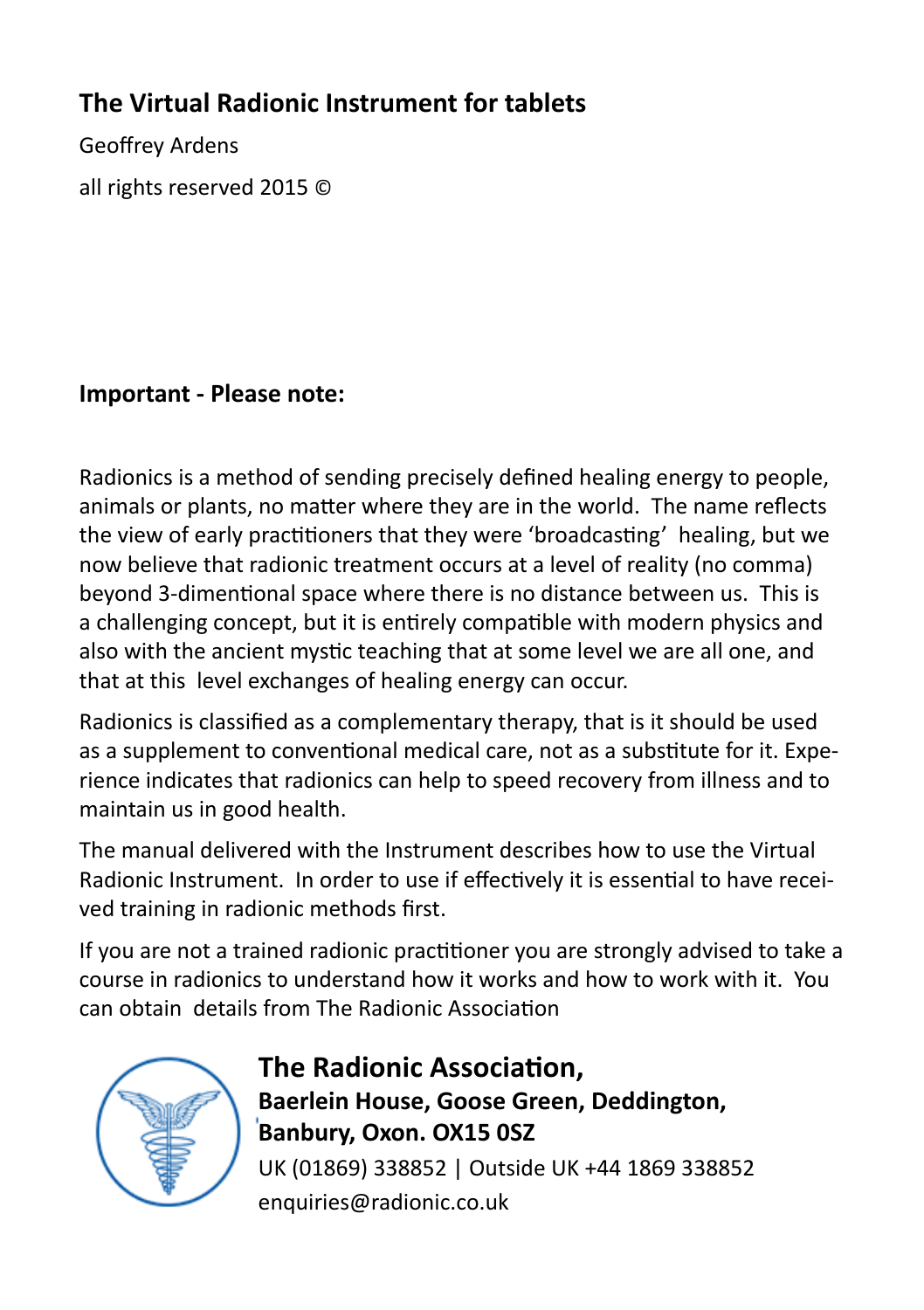#### **Table of Contents**

| An Attempt to Develop a Virtual Radionic Instrument<br>Update |    |  |  |  |
|---------------------------------------------------------------|----|--|--|--|
| <b>Basics of Radionics</b>                                    | 10 |  |  |  |
| Radionic instruments - from physical to virtual               | 10 |  |  |  |
| Opening the Black Box                                         | 11 |  |  |  |
| <b>Functions of the Virtual Instrument for Tablets</b>        |    |  |  |  |
| How to use the Virtual Radionic Instrument for Tablets.       | 12 |  |  |  |
| <b>Overview and Installation</b>                              | 12 |  |  |  |
| Instrument Overview - Frontpanel                              | 13 |  |  |  |
| Instrument Overview - Interior                                | 14 |  |  |  |
| Search Rates - Window                                         | 15 |  |  |  |
| Program - Window                                              | 15 |  |  |  |
| <b>How to - Detailed Descriptions</b>                         | 16 |  |  |  |
| Manual input of single rates                                  | 16 |  |  |  |
| Fast selection of suitable rates (list of single treatments)  | 18 |  |  |  |
| Programming mode                                              | 19 |  |  |  |
| <b>Emergency treatments</b>                                   | 20 |  |  |  |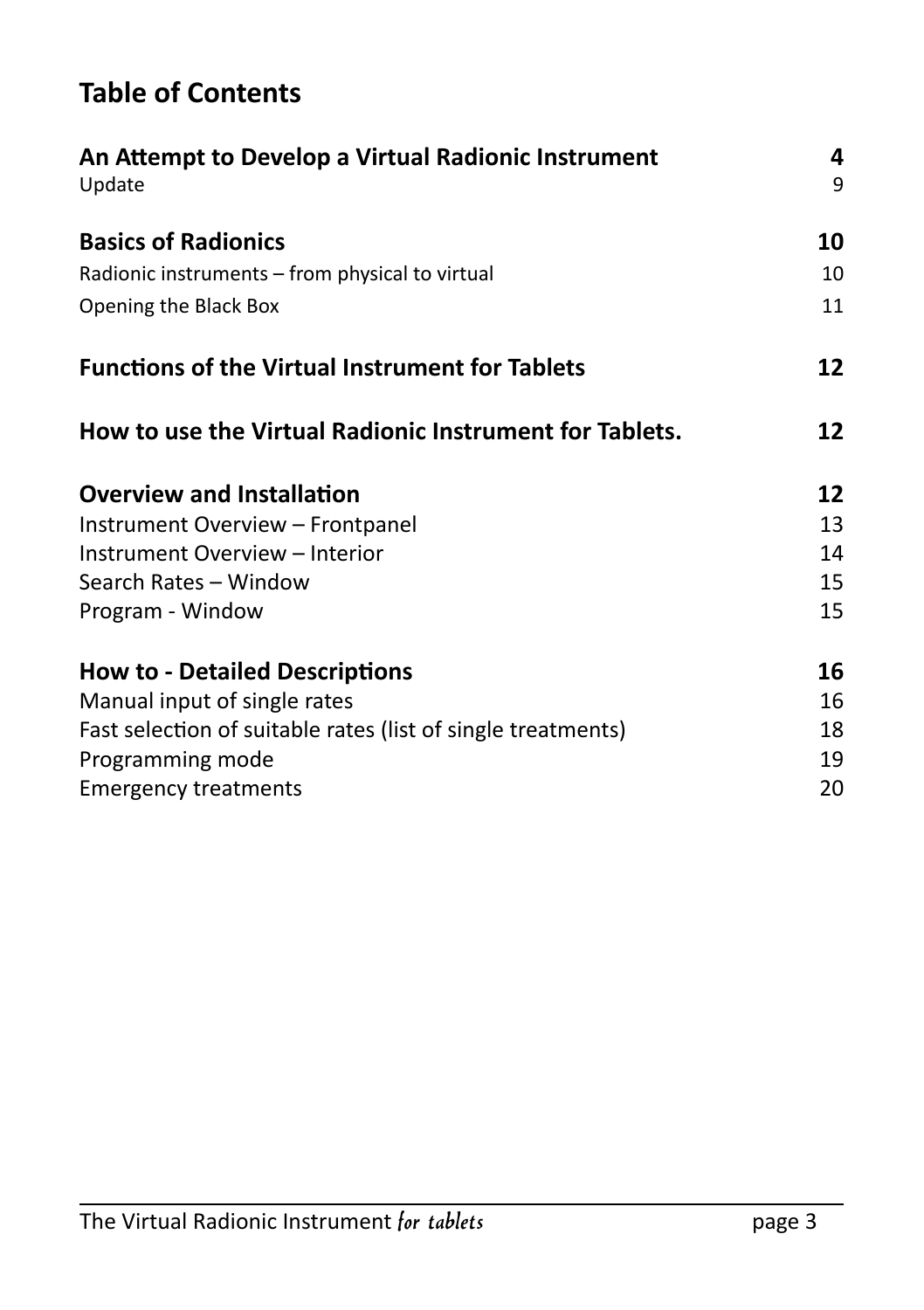### **Introduction**

#### **An Attempt to Develop a Virtual Radionic Instrument**

It was on Saturday evening at a Study Weekend at Sparsholt College when we first talked about a Virtual Radionic Instrument, driven by the problem of how to get a good and affordable instrument for training pupils in the School of Radionics. The Lafferty Instrument was no longer being built and the various possibilities



on the market were all incredibly expensive—even in the most basic configuration. Tony showed me a Chinese-built instrument,which looks like a replica of a basic Copen instrument with 12 dials and a potentizer. I am always fond of new instruments and it looks like a nice one, however in treatment mode a bothersome ticking sound was annoying.



We discussed how the Chinese, with no history or tradition in radionics, could come across to build a radionic instrument and whether the inner life of this instrument would be a copy of a Copen instrument or a mere non-sense circuit, and in the end, if any circuit would actually suffice for the efficacy of a radionic instrument.

Moreover, time is moving on and the newest generation of radionic instruments are computerised systems, working more or less by themselves— pushing a knob to set the system running.

This led us to the idea of whether a virtual instrument based on a Laptop or tablet computer program would be feasible as a working model for radionics. If the instrument, although made of solid plastic, metal or wood and containing an electrical circuit, is only a focus point for the practitioner, then the pattern or picture of an instrument on a screen should be effective, and the whole instrument could be simulated on a computer. After a few beers, I promised Tony to have a look into programming such an instrument and went home to think about it.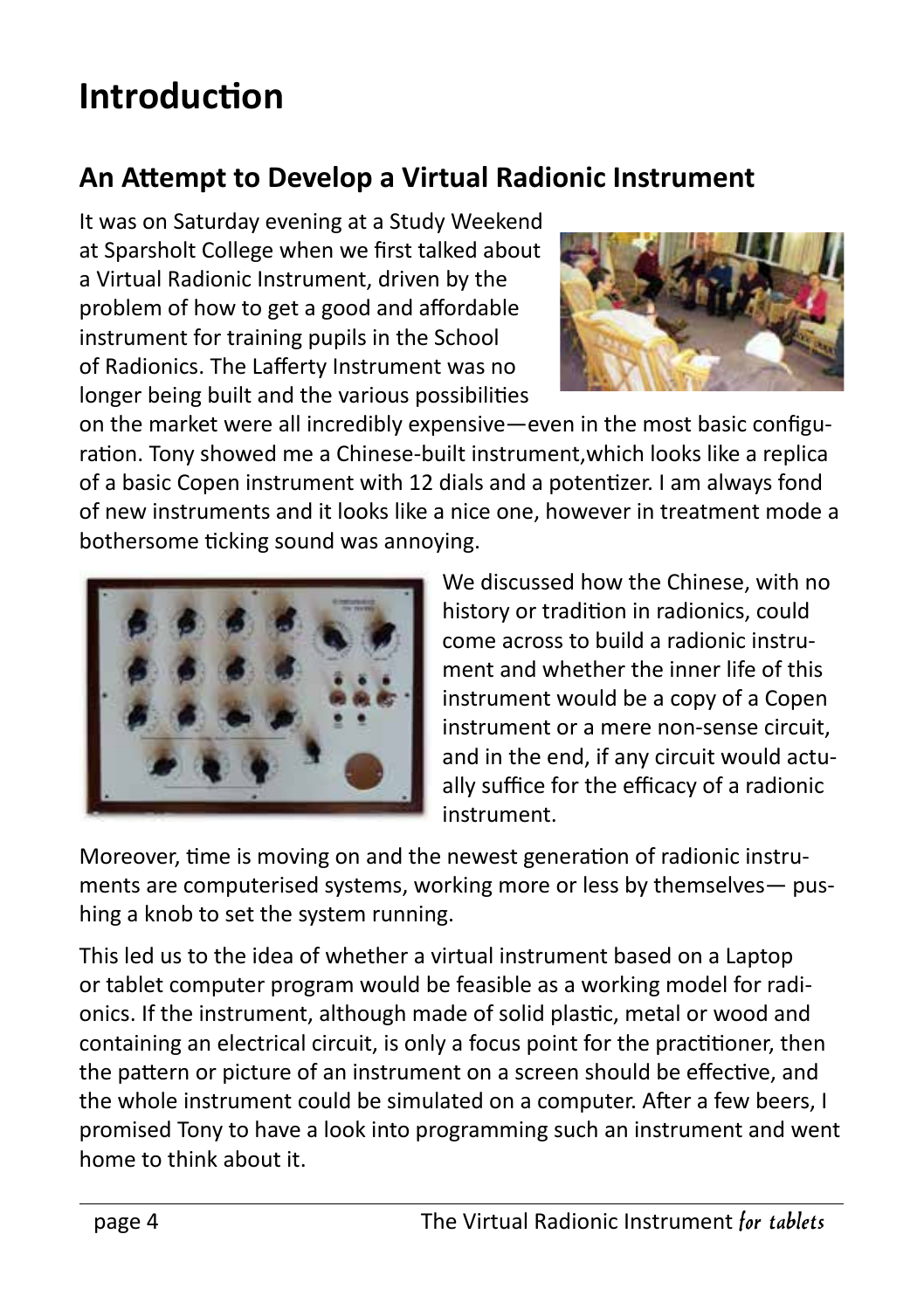Promising things is mostly the easiest part, getting it done properly a very different one. The first thing I did was to brush up my programming skills which were already somewhat rusty and dipped myself into object orientated programming with Visual Basic Express—but don't be afraid—I won't bore you with this...

 What was really important for me was the question, how can a radionic instrument properly function on a computer? Going back to the oldest days, the radionic work was based on electricity—with Abrams' Oscilloclast containing arrays of resistors. Ruth Drown used radio-like circuits. It seems that she had picked the components out of the big drums in which they were sold unsorted without any conscious selection. Galen T. Hieronymus later built instruments containing capacitors which guided and transformed the so-called 'eloptic' energy, which he believed to be the underlying force in radionics. This was the kind of energy that he demonstrated allowed plants to become green although grown in absolute darkness.

Little is known about the meaning of circuitry in the old instruments. Only Hieronymus gave some information about how an instrument should be built, that it would work for radionics and which are the



most suitable mate-rials to be used and which ones are not. There seem to be rules in choosing materials—substances guiding the eloptic energy included metals, light etc. while others insulated it, like Bakelite, black plastic or plastic bags.

The Hieronymus idea of eloptic energy as a medium for radionic power is still alive in the US and there is a distinct differentiation between radionics and radiesthesia. In US radionics they believe much more than we do in Europe in the power of eloptic energy, sent out by the instrument itself because of its mechanical and electrical layout, rather than using their own mental power. However, also in the US, extensive use is also made of radiesthesia in analysis (they call it cold scanning).

Although fascinating to look at the circuitry, this was not possible when building up a virtual instrument on a computer. So I looked at how the modern computerised systems are built to get an idea how they were realised. Although I could not afford a Copen Mars III or a Quantec instrument, because they are incredibly expensive, I got a clue about how they work.

The Virtual Radionic Instrument *for tablets* page 5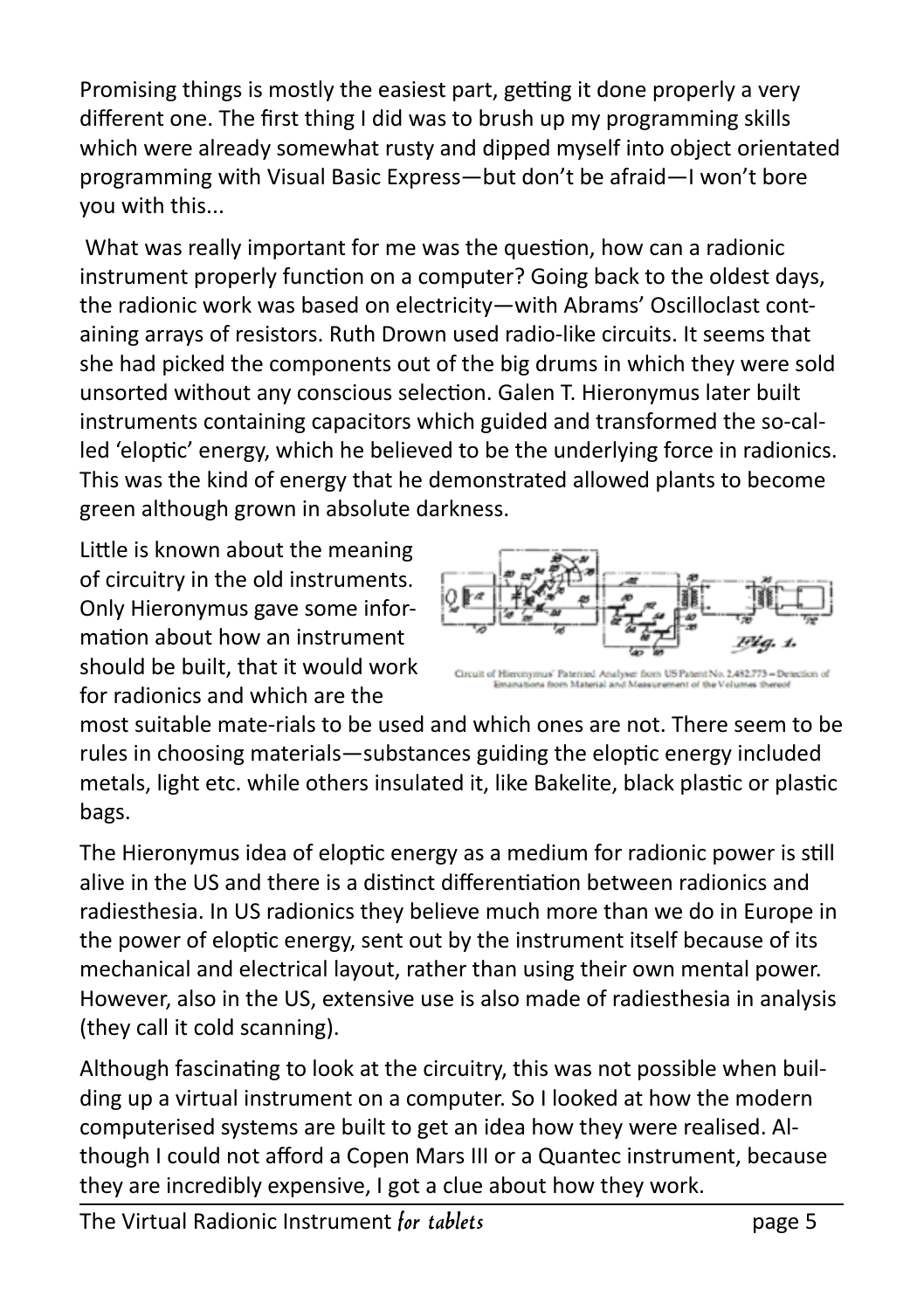The principle philosophy behind these instruments is derived from an experiment conducted by MIT researchers. Several universities have computers with random number generators in use, which calculate every second or so a random number, let's say between 0 and 10. The mean of all numbers should be 5 with a more or less constant mean deviation according to the set-up of the individual installation. However, the mean value and the deviation is



not constant but subjected to deviation and, I don't know why, the researchers tried to find correlations between these deviations and events in the world which they felt may cause these deviations. Amazingly they found correlations between these statistical deviations and occurrences of

major public inter-est or shock, like 11th September or other spectacular and disturbing catastrophes of mostly worldwide public interest.

This led the instrument builders to the idea of taking a random number generator and building it into the instrument, intending to capture Variation in random numbers the intention of the practitioner (or of any 'force' because of emotional around) to produce a 'yes or no' response by a involvement of many people deviation in the random numbers produced by the generator and then process this data in the program to obtain an analysis result.

 Although this idea and technology is fascinating, such types of instruments would be either fit for experienced practitioners or for very inexperienced ones who are not intending to dig into classical radionics, because this computer method more or less excludes the conscious mind of the practitioner. They seem not to be very helpful for learning basic analysis and treatmentmethods and understanding the principles of basic radionic work.

In contrast to the USA, radionics was never forbidden to be used in humans,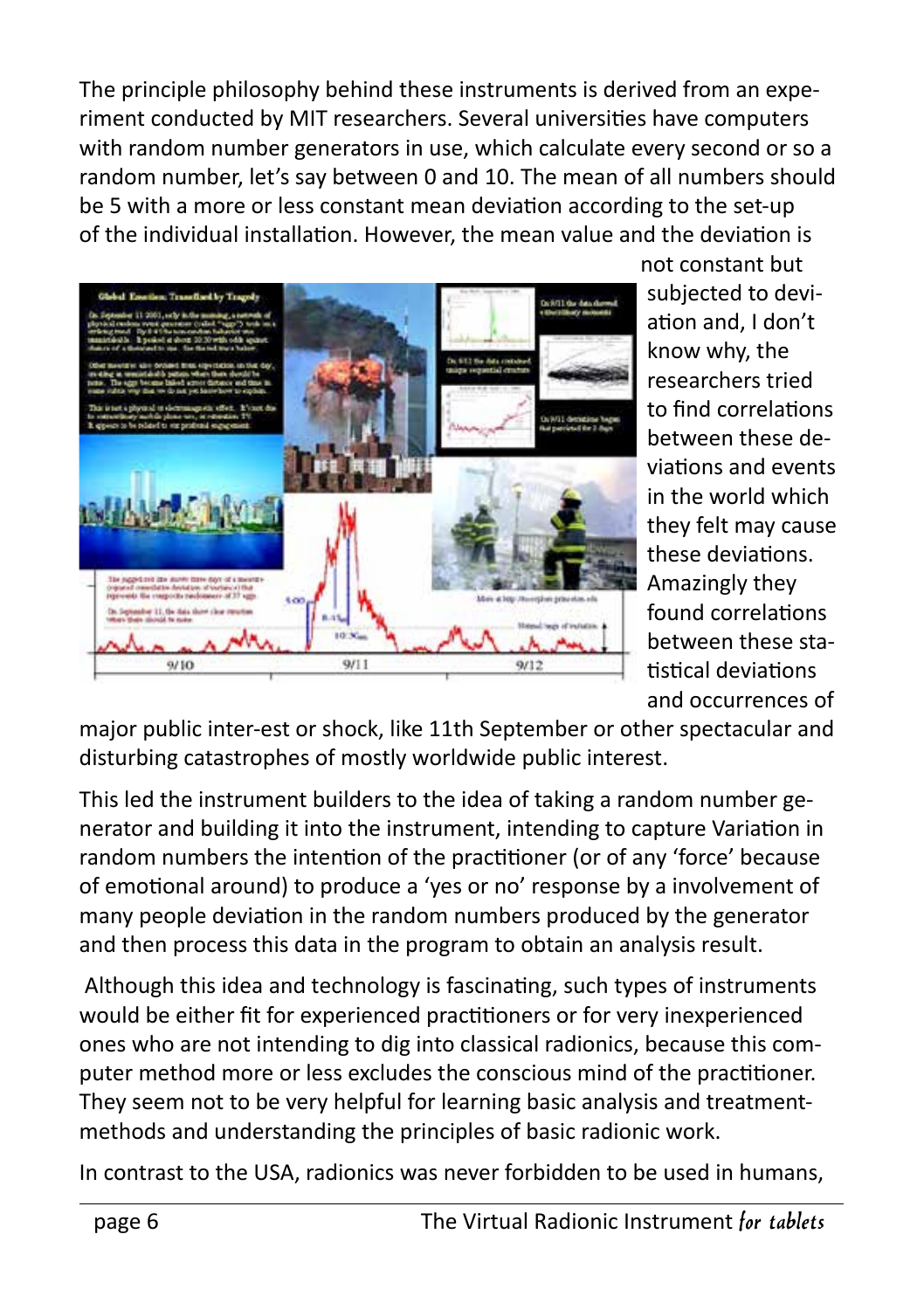which was the legacy of George Delawarr and his dearly bought success in a court trial, which nearly ruined him financially. Delawarr started by copying instruments of Ruth Drown built of resistors. For him, it was not the resistance of a resistor that was the crucial point, but the division of the angles. In the beginning, therefore he used so called aerials, round shaped chrome-metal plates, which were divided by a slider. Later on, he used resistors—but only because of costs and availability reasons.

The development of radionic instruments in the UK was nearly completely separated from developments in the US. While in the US Hieronymus and mostly all other researchers worked with eloptic energy guided in circuits, in the UK the radionic world was much more creative. Butcher came up with his instruments using light energy and Malcolm Rae developed his Magneto Optical cards which were later copied and revised in India to be called Sanjeevinis. Newer developments are holographic Instruments,



Upright Treatment Instrument

which are made f a hologram—devoid of any circuitry, either electrical or optical. In fact, in the UK there was a clear progress from circuitry to mental radionics. And the holographic instrument is surely a truly virtual instrument and truly an instrument which works exclusively by focusing and amplifying practitioners' mind power.

So back to the question how to realise a virtual instrument on a basic laptop computer. Remembering my first contact with radionics, I looked at the outside of black boxes, the dials and plates, not knowing about what's inside them. However, it has to be something hidden and powerful and at least something that 'works'. In a car, there is an engine under the bonnet but s a driver you normally do not care about how it works, but you rely on it working.

Sometimes I have to admit that my radionic education was similar to obtaining a driving licence—learning the rules to be obeyed in the streets of analysis and treatment, but not having to learn anything about the vehicle engine itself, except where to start and where to stop and how to choose the gear.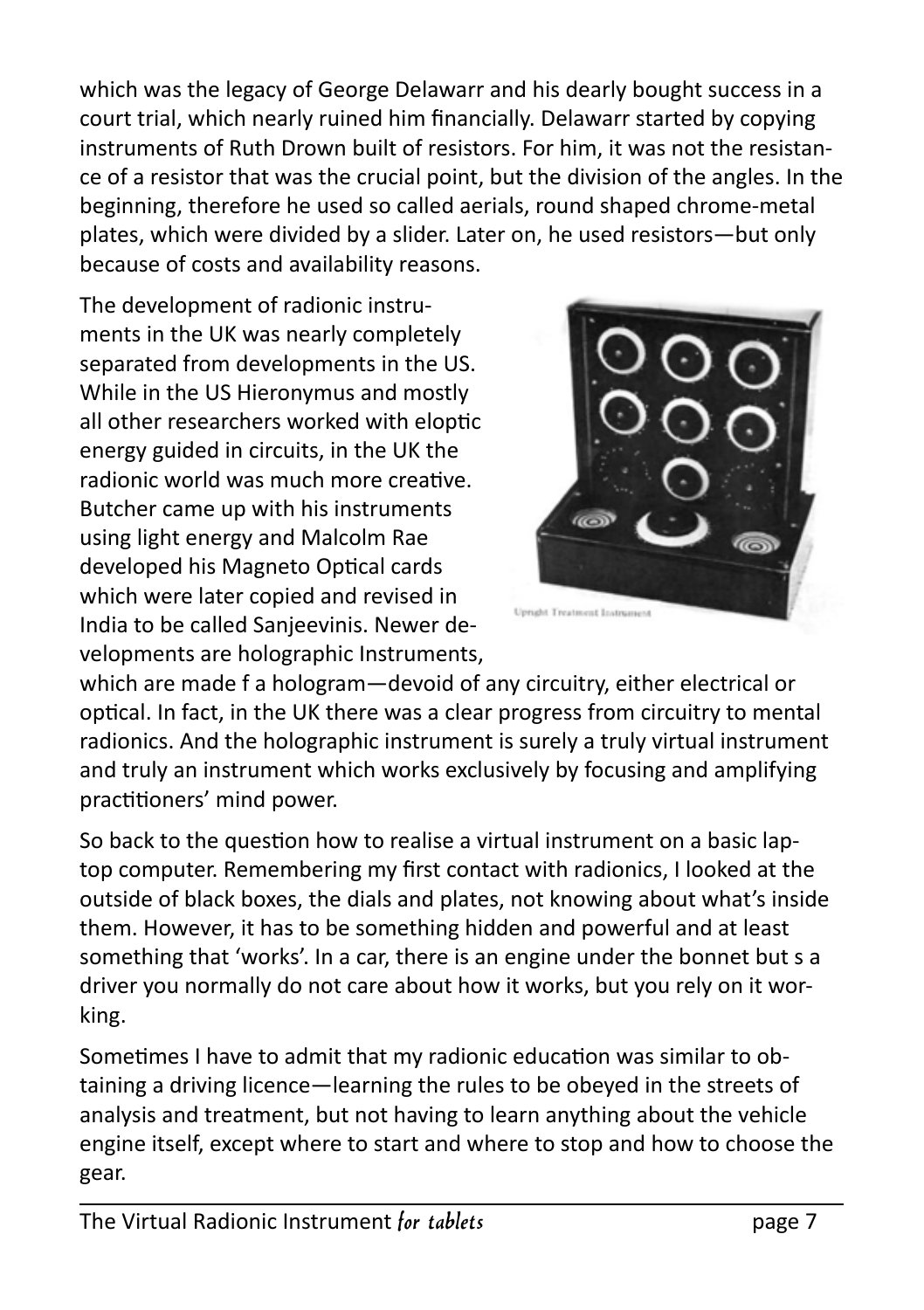Although it might be possible in radionics to drive without any engine inside the black box, it might be helpful to have one, at least in the beginning.

I found the first hint in the book by Hieronymus. Hieronymus was the first radionic researcher who was able to obtain a patent on a radionic instrument. His analyser was tested by John W. Campbell, who did not build it from electrical circuitry but drew it on a piece of paper with India ink. The instrument worked perfectly—by only the drawn pattern, without any electrical energy.

Patterns seem to be very powerful in radionics. There are also patterns you can use or balancing and sending information. In Sanjeevini a chart is used for broadcasting the Sanjeevini remedies to the patient. The Pegotty pattern can be drawn on a piece of paper and is as powerful as the real Pegotty board itself.

With this in my mind, I decided to choose a pattern for the core of a Virtual Radionic Instrument. Because the Hieronymus instruments based on two variable condensers are not very common in Europe, I chose a Delawarr instrument as the blueprint for my hart outline. I had a secret look at the wiring of the instrument and copied the circuitry into a chart which leaves the pattern for the individual potentiometers open. These will then be later drawn into the chart by the computer according to the set rates. The chart instrument is then ready to be connected to the virtual well—also drawn on the The circuitry pattern of the Virtual Radionic Instrument screen.

This works well for one well, when you can keep the pattern unchanged while broadcasting the treatment. To be able to have more than one well in parallel use I tested different patterns, which would allow the storage of the radionic information of the chart-instrument. I found spirals to be very effective, but other patterns or symbols may also be appropriate.



When you have set a rate and you load the well, the instrument connects the well with the chart for about 10 seconds to store the information. Then the connection is cut by the program and the chart is reset. You can now set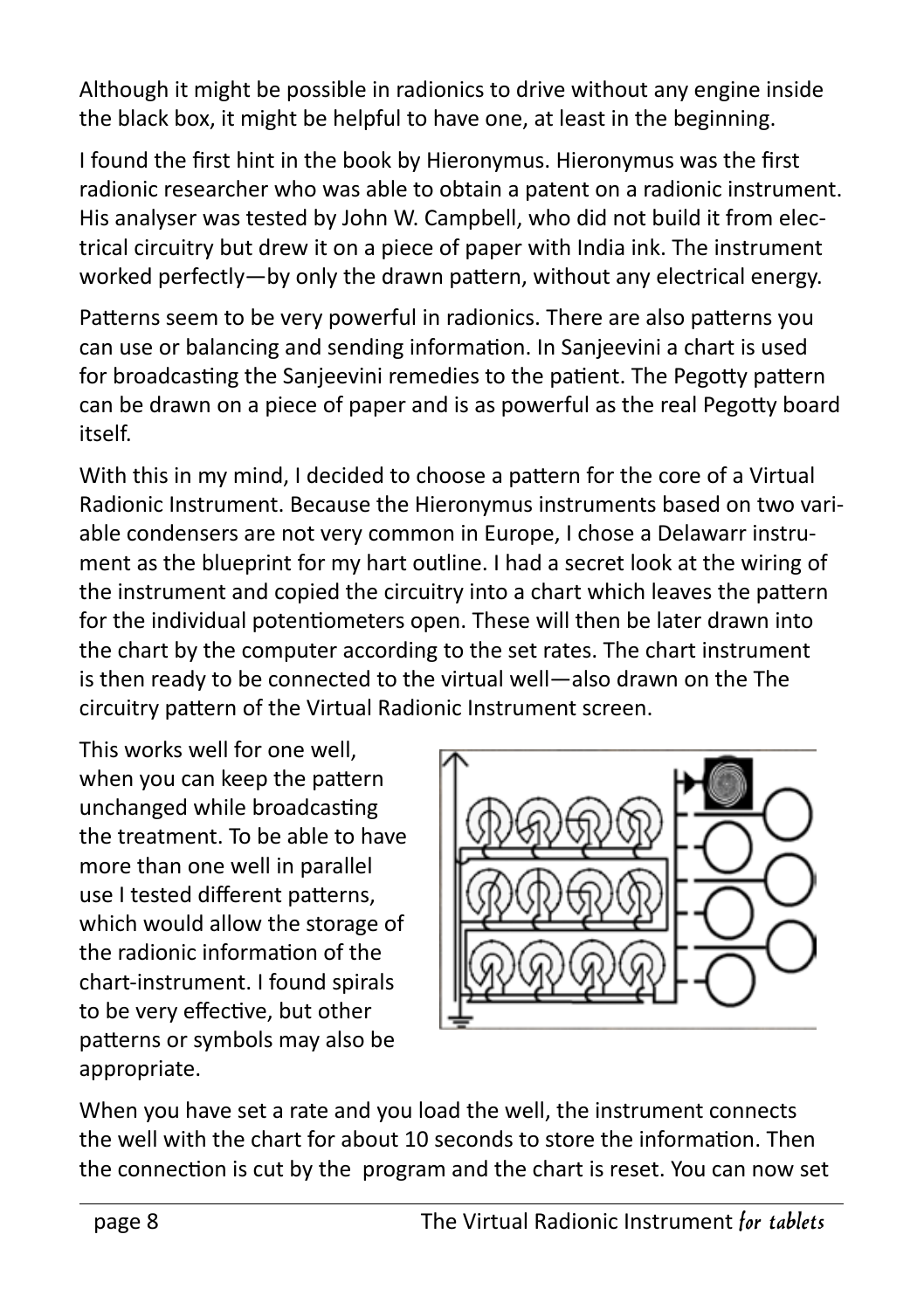another rate, load a different well and so treat another patient.

With this pattern as core, the black box can now again be shut by a virtual front panel containing knobs and other features Virtual operating panel of the Virtual Radionic Instrument which make daily radionic work easy and handy.

My initial thought was to place the witnesses directly on the screen, which can be done easily with laptop computers. However with desktop screens this is a bit complicated and so I added the ability to put a virtual sticker on the well, on which the name and DoB can be written.

Now the fun of programming can start (after getting acquainted with the new Visual Basic programming methods) adding features like pre-set programs, programmed treatments, automatic setting of rates in the analysis process and a combination of program and analysis sheets for documentation of patient information.

The Virtual Radionic Instrument is still under construction but the first working models are in the test phase. There will be a lot more work to be done until it will work perfectly on every computer. Many thanks to all testers, who invested time and enthusiasm in improving this program to make it workable and efficient!

Geoffrey Ardens, 2009

#### **Update**

Meanwhile 4 years have passed. The Virtual Radionic Instrument for Windows PC Computer is working well and is already frequently used by radionic practitioner all over the world.

While tablet Computer had been still unaffordable in 2009, today a tablet Computer has become a cheap everyday product, for internet browsing, book reading and emailing. Finally the initial idea of the Virtual Radionic Instrument on a tablet Computer could therefore be realised.

I am happy to present this Instrument to you - with the wish, that this instrument will help you in development of your radionic practice and to make this world a better, healthier and happier place.

Geoffrey Ardens, 2013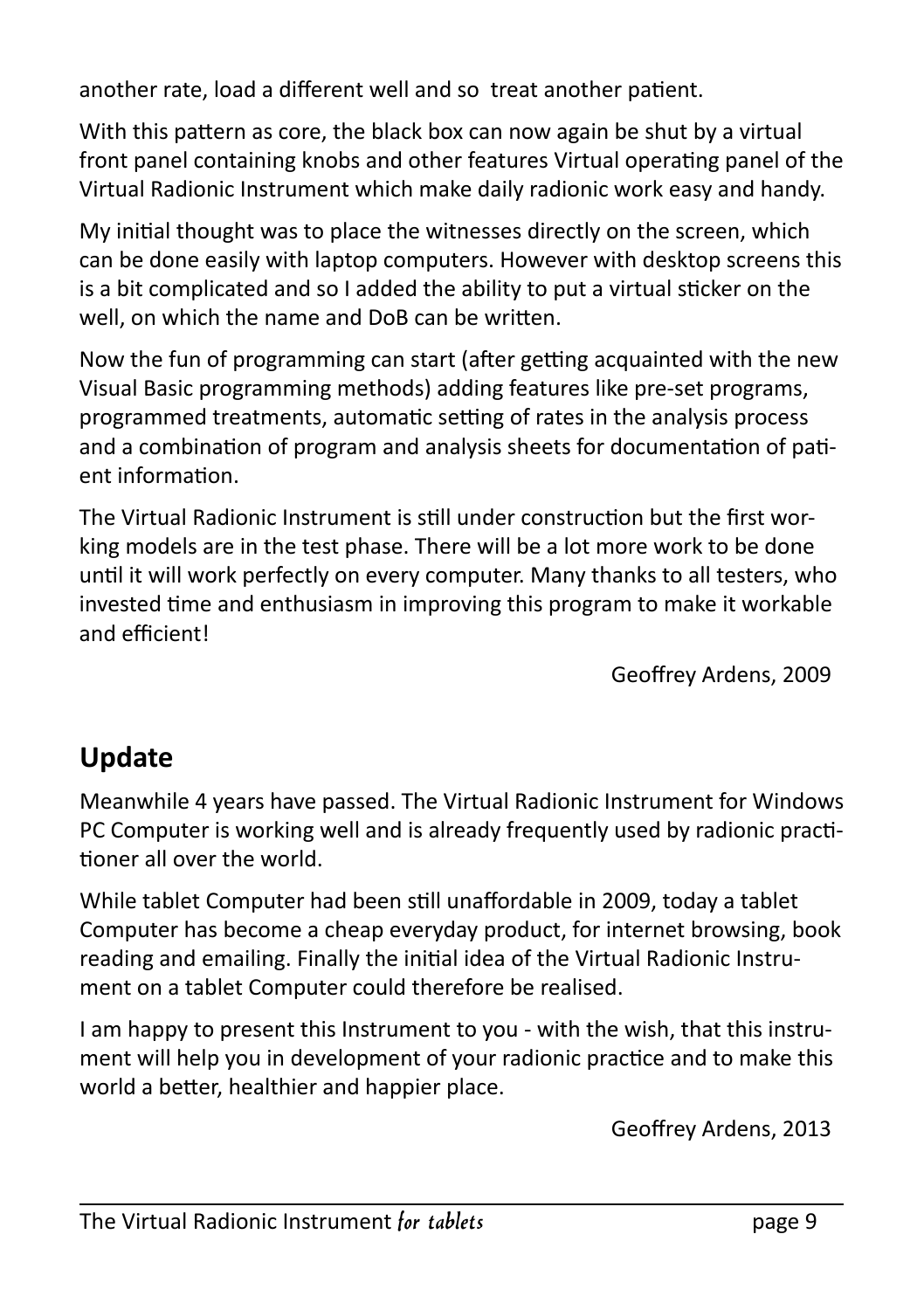## **Basics of Radionics**

Radionics is an instrument based art of remote healing. It was invented in the early 20th century by Albert Abrams (1863-1924) a medical doctor. When tapping the belly of his patients to evaluate the sizes of the organs, he realized dull sounds, however only when the patients were faced in westward direction. In his research work, he found that those dull sounds were connected with distinct diseases. He also found, that those reactions, called ERA (electric reaction of Abrams) occurred also, when a sound patient was connected with a blood spot of a diseased person via a copper wire. He further found that diseases could be distinguished by attaching a resistor box in between the blood spot and the patient. The adjusted values for each diseases where called "rates". With time Abrams "black boxes" developed from analysis instruments to broadcast instruments, sending healing information the not only people, but also animals and plants.

#### **Radionic instruments – from physical to virtual**

In the beginning of radionics, the inner construction of the instruments was kept very secret. Every practitioner, who used Abrams black boxes, had to underwrite never to open the instrument. Although there have been numerous instrument builders in the time after Albert Abrams, the secret of the inner functioning of a radionics instrument was never clearly elucidated. While there are still a faction who believes in that the radionics instrument is guiding and transforming vibrant energies, in todays believe, the radionic instrument has not anymore a power by itself. However it helps the practitioner to keep the focus of the healing energy on this client for a prolonged time. The radonic instrument has become the extension of the practitioner's will and mental power and is also used to protect him from negative energies, which may occur in mental connection which still unknown subliminal forces.

The Virtual Radionic Instrument is based on a pattern, derived from the original De La Warr Instruments; build from 1960's to 1980's in the United Kingdom. They have been basedinitially on the Instruments of Ruth Drown but have been improved and stadardised by George De La Warr. The types of Instruments have been the mostly been used Radionic Instruments at this time and are still used today by many practitioner.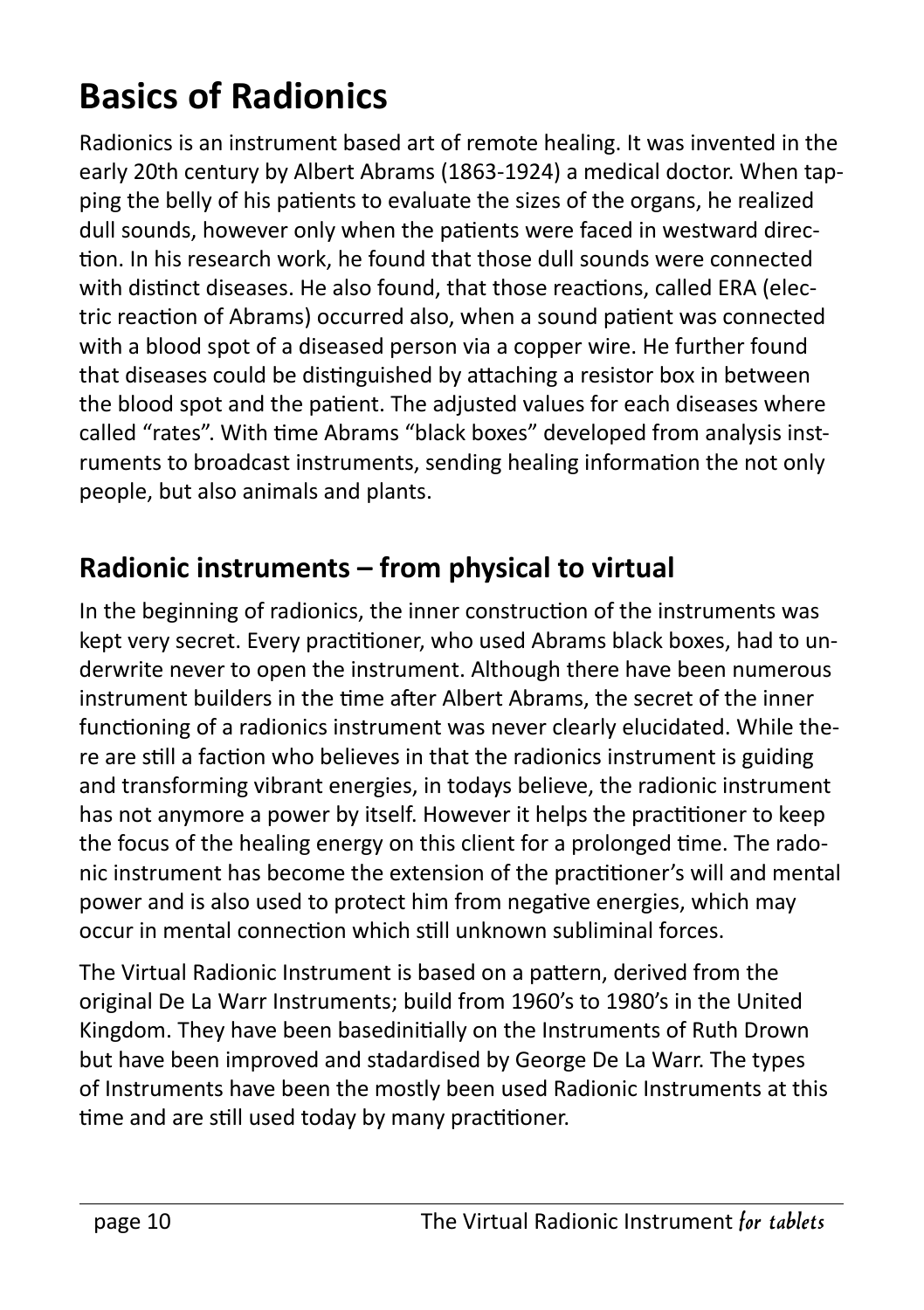#### **Opening the Black Box**

The Virtual Radionic Instrument contains the circuit pattern of the De La Warr instruments. The resistors and wirings are represented by a drawn circuitry. The drawings are changed and adapted according to the positions of the dials on the frontpanel. While broadcasting, the well is connected with the circuitry. For potentising, an expander is build in. The lengths between each pattern is 1:10, therefore D or X potencies can be produced by this method. Because of technical reasons, D30 or X30 are the maximum available potency. The Virtual Radionic Instrument offers a possibility to remove the frontpanel at any time to have a look inside. Please have a look an realize the different states and functions of the inner core of the Virtual Radionic Instrument.

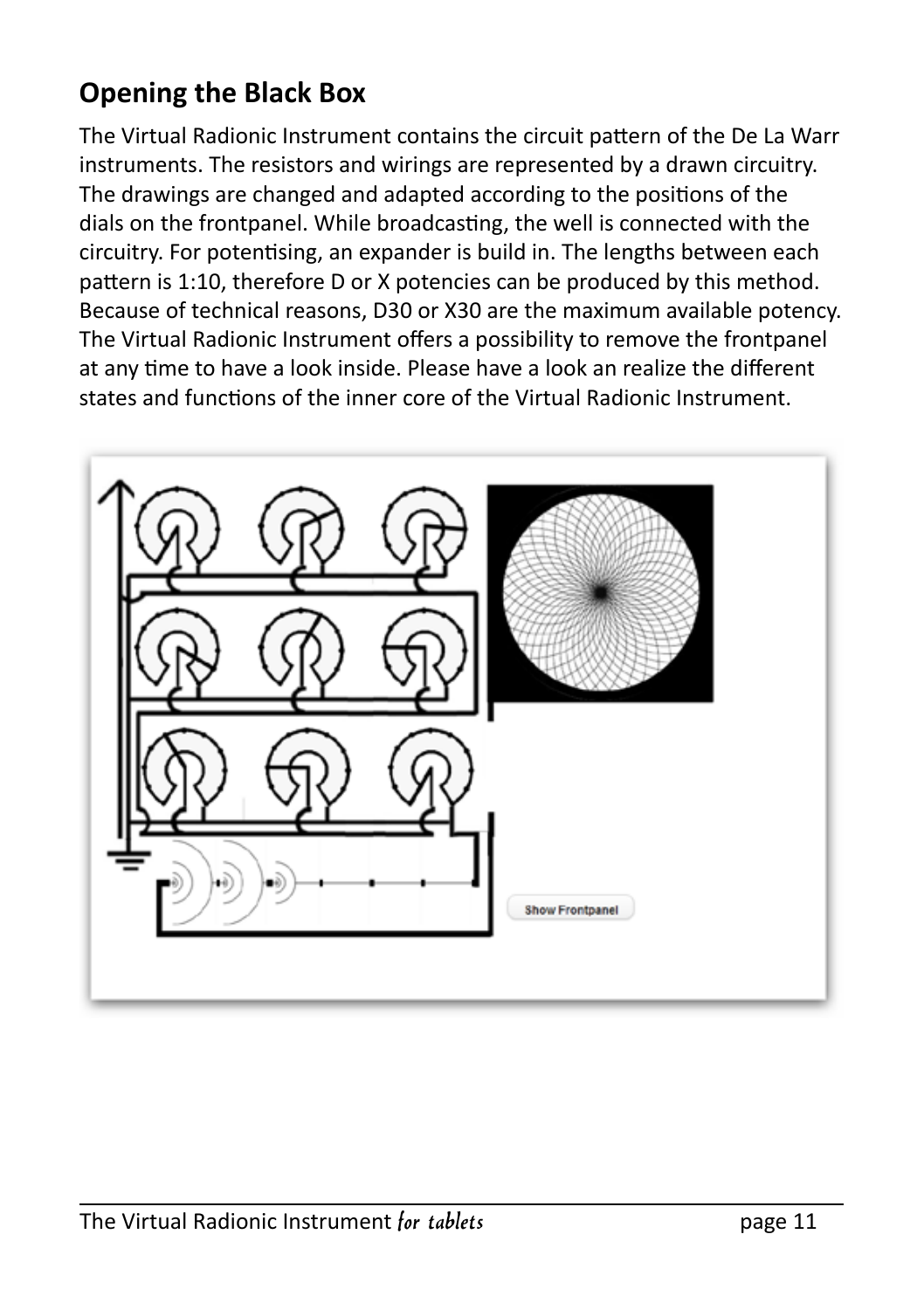## **Functions of the Virtual Instrument for Tablets**

#### **How to use the Virtual Radionic Instrument for Tablets.**

The manual delivered with the Instrument describes the handling of the Virtual Radionic Instrument for tablets only. In order to use if effectively it is essential to have received training in radionic methods first.

If you are not a trained radionic practitioner you are strongly advised to take a course in radionics to understand how radionics works and how to work with radionics Please refer for details to The Radionic Association (http://www. radionic.co.uk).

#### **Overview and Installation**

The Virtual Radionic Instrument is based on HTML5 and browser based, therefore an installation is not necessary. However it is necessary, that an HTML5 capable browser is installed on your tablet. On Android e.g. Google Chrome works well; on iPad, Safari-Browser can be used.

You can use the instrument by browsing to http://radionics.magix.net/tablet/ VRI2/index.html when you are online (e.g. WLan or GPRS etc.) at any time. To install the Virtual Radionic Instrument for offline use, you need to perform the following steps:

- 1.) Open your Webbrowser application on your tablet
- 2.) Browse to http://radionics.magix.net/tablet/VRI2/index.html
- 3.) Bookmark this page in your browser and create a shortcut on your desktop

You can now open and use the Virtual Radionic Instrument also in offline mode without any wireless connection. I personally do recommend this and to switch off wireless functionalities of your Pad during radionics work.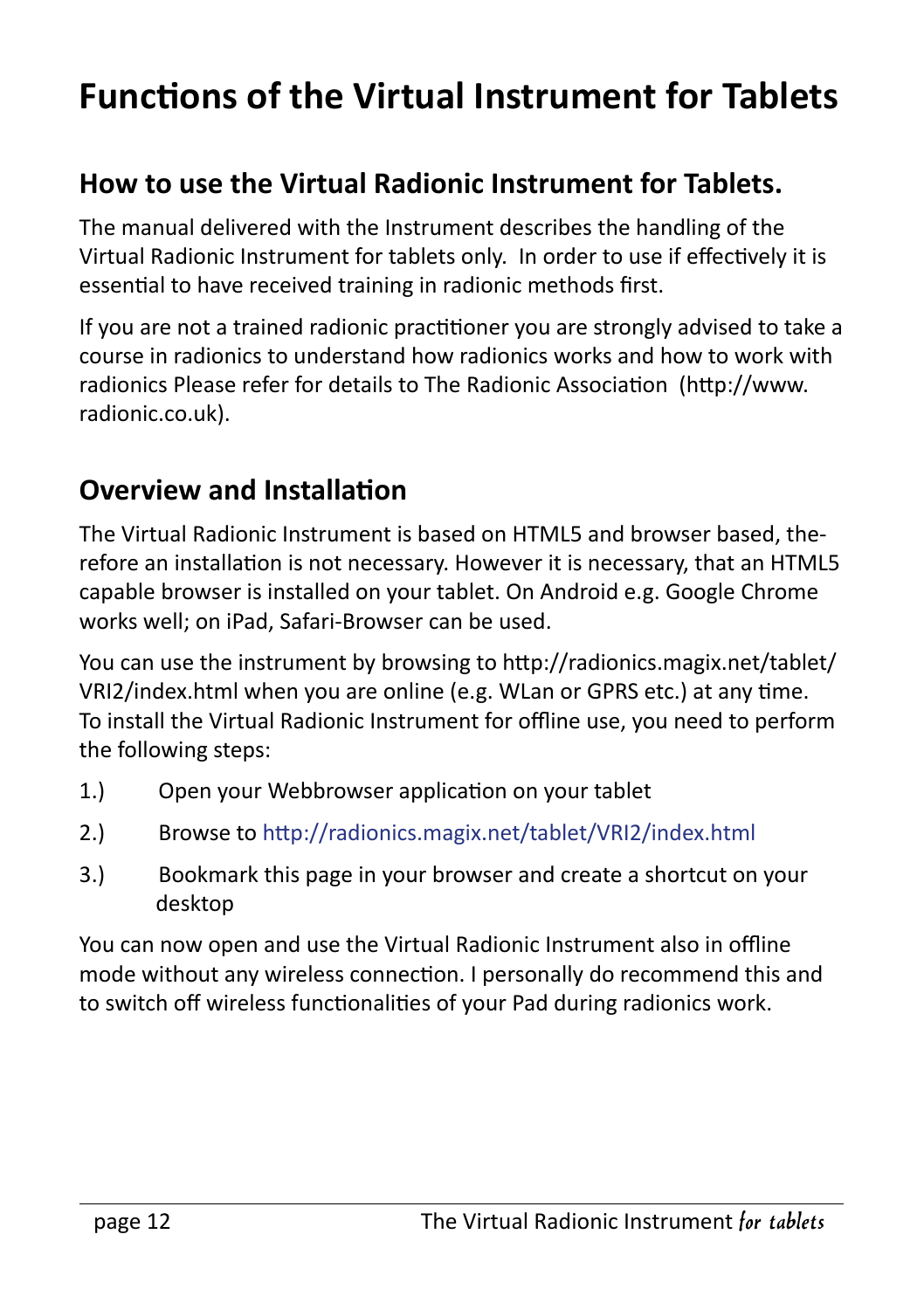

#### **Instrument Overview – Frontpanel**

**1. Dials** – automatically set according to rates typed in

**2. Rate Selector** – Pushing these buttons is selecting the Rate Base for the rates (Base 10, Base 12, Base 44 and Base 336

**3. Potentizer** – allow the production of radionics remedies up to X30 potencies

**4. Well** – place for a witness. Alternatively a piece of virtual paper with the clients name can be placed here when programmable mode is used.

**5. Color** – A color can be added at any time by clicking or touching the color fields

**6. Rate input box** – by touching this box a number pad is displayed where rates can be typed in manually. The rates are automatically set after input & return.

Underneath the Rate input box, the **Broadcast timer** is located. Here you can choose the broadcast time by using the sliding bar or by setting the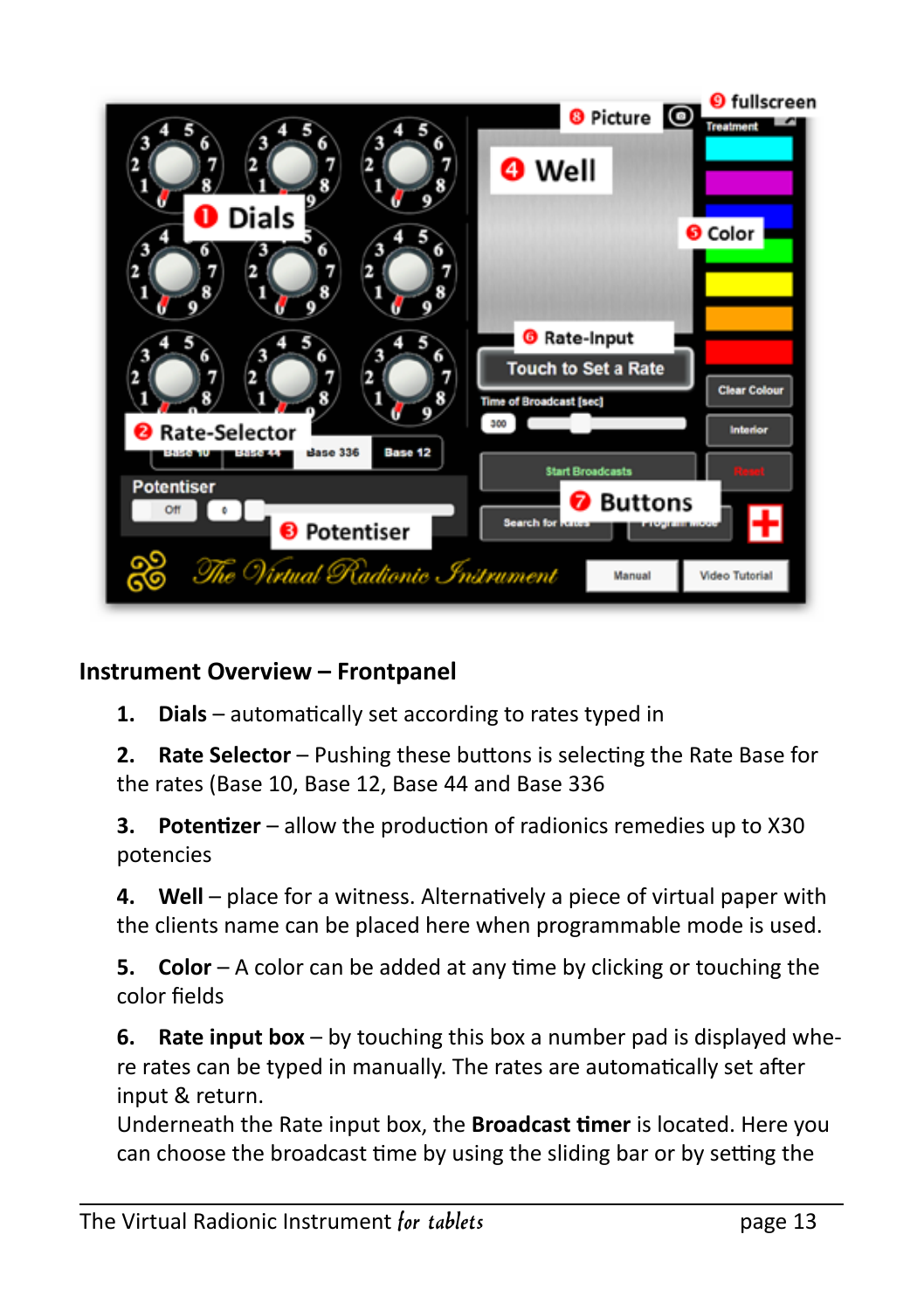appropriate time in the small input box on the right side of the slider. Up to 900 sec. are possible. Usually 300 sec are used with Base 10, 12 and 336 while 132 sec. are used with Base 44.

**7. Buttons Area** – different buttons allow controlling basic functions of the Virtual Instrument (Start, Stop, Reset, Search for Rates and programmable Section)

**8. Picture button** - Using chrome browser, you can touch on this icon to open a file browser or take a snapshot with you built in camera of you tablet computer.

**9. Fullscreen Mode** - when using Chrome browser, you can switch to fullscreen mode by touching this button.

#### **Instrument Overview – Interior**

Underneath the frontpanel, the active pattern of the Virtual Instrument are situated. On the left side the potentiometers can be found. Underneath the

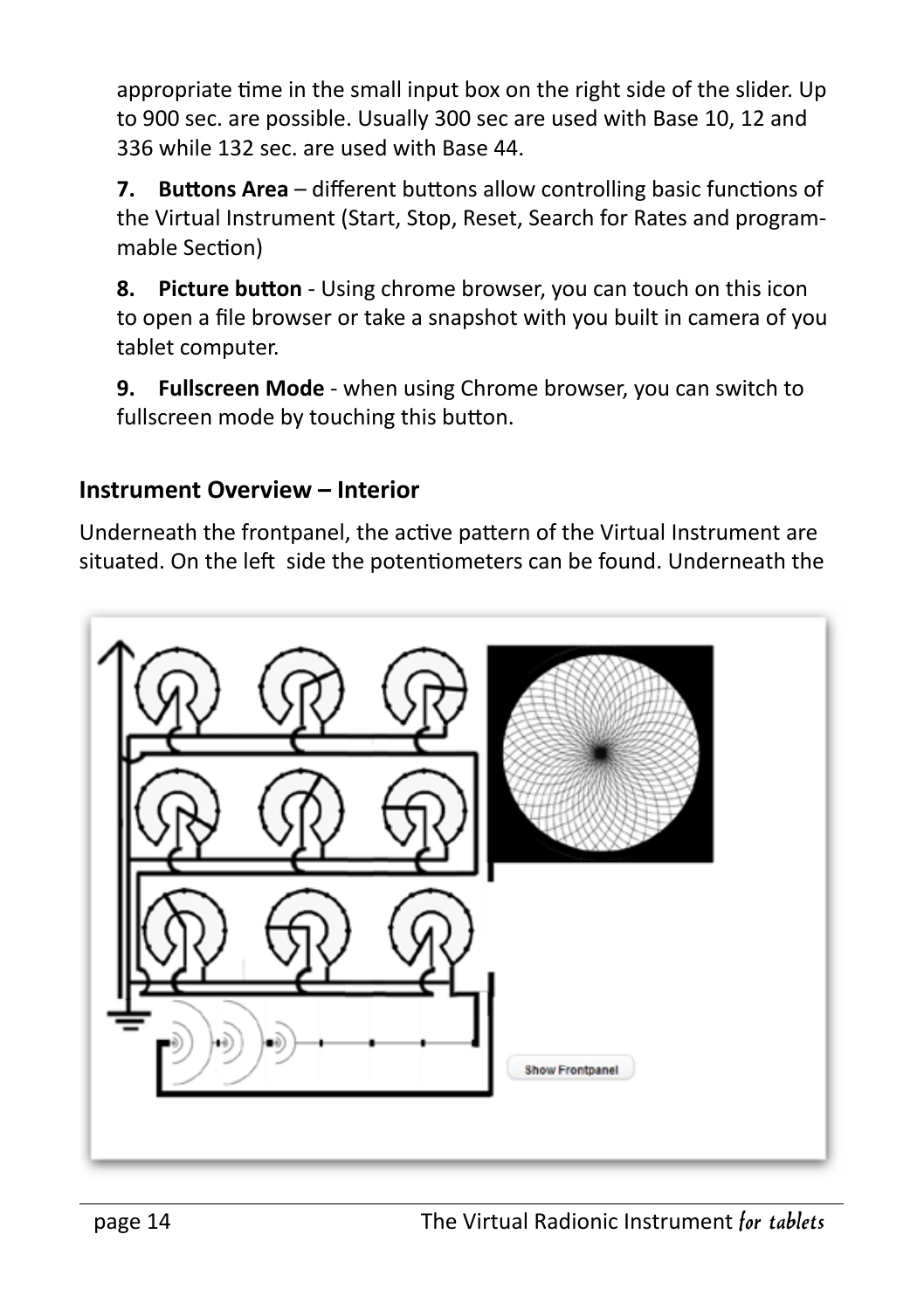potentiometer arrays the potentiser is placed. The well is placed on the right top – according to the place, where the well plate is situated on the frontpanel.

In this picture, rates are set and the potentiser is active, however the well plate is not connected, which means, that the broadcast has not yet started.

#### **Search Rates – Window**

Via Button "Search for Rates" a Window can called where rates of different categories can be chosen. You can start on the left side, first choosing a catergory. On an upcoming second list the specific remedy or broadcast can be chosen. Finally on the right, the different available rates are displayed for this combinati-

|                               |        |                 |    | <b>Rates on House</b> |         |
|-------------------------------|--------|-----------------|----|-----------------------|---------|
| Back Flower Netwidson         | o      | Apóthiana       | o  | Dave 19.7983          | $\circ$ |
| <b>Theway Builty</b>          | o      | Ascan           | o  | Base 44, 24 at 29 et  | O       |
| <b>Divine Rates</b><br>134200 | o<br>w | <b>Bosell</b>   | o  | Base 336: 2247        | O       |
| <b>Reckeway Homoeipethics</b> | ۰      | Centeury        | O. |                       |         |
| Pewel Combinations :          | o      | Cerato.         | o  | <b>Broadcast List</b> |         |
| <b>Schen McGreek</b>          | ió.    | Chery Plure     | o  |                       |         |
| Baltite Aviationy             | o      | Direttut Bol    | o  |                       |         |
| <b>gans</b>                   | o      | Cierary         | o  |                       |         |
| <b>Kolnbeigelfüge</b>         | ø      | Consts          | O  |                       |         |
|                               |        | Cratt Apple     | o  |                       |         |
|                               |        | Ein             | o  |                       |         |
| <b>Black Edmonton and</b>     |        | <b>Gentlan</b>  | o  |                       |         |
|                               |        | <b>Cores</b>    | O  |                       |         |
| <b>Hallan</b>                 |        | <b>Heatfoot</b> | o  |                       |         |
|                               |        | tauty           | o  |                       |         |

on. Multiple rates can be collected in a list for instant broadcast.

#### **Program - Window**

In this windows multiple possibilities for setting up a broadcast program are

available. A name for a client can be set and rates can be typed in or selected from the Search for Rates page. Colour, Rate Base, Repetitions and Pauses between Repetitions can be chosen.

The different broadcasts are collected in a list, which can be processed subsequently.

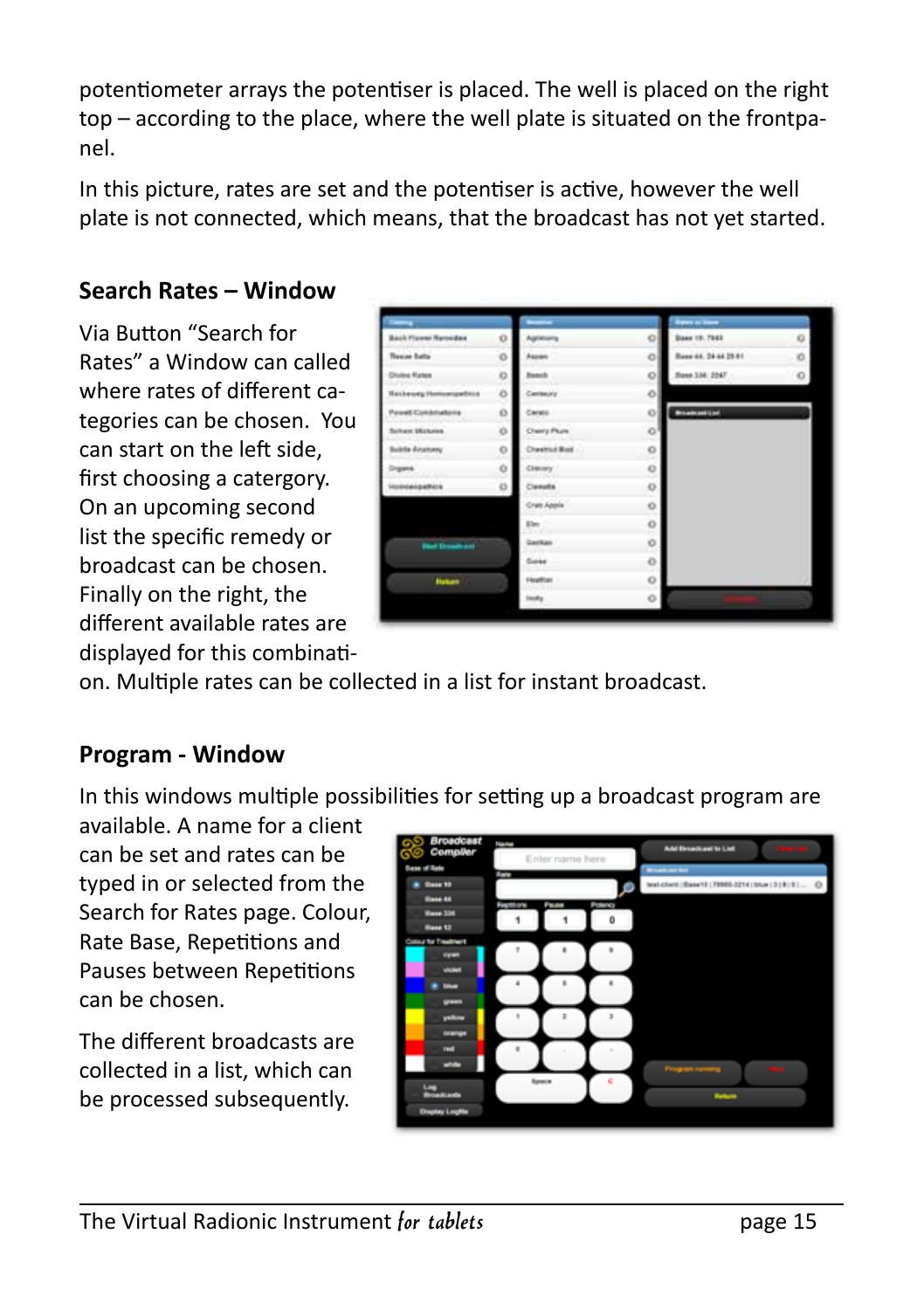## **How to - Detailed Descriptions**

#### **Setting device to full screen mode**

This was so far a problem, especially with Chrome browser use. Now you can touch the small grey button with the small black arrow on the upper right side of the Frontpanel to expand the instrument to full screen view.

#### **Manually place a text or a picture on to the Witness plate**

By clicking on the witness plate at its center, you activate a text box where you can type in any text. Touching an area outside the witness plate will deselect the text box again. If you want to change the text, simply click again on the witness plate and edit or erase the text.

For putting a picture on to the witness plate, you can use the small camera icon above the witness plate. By touching it, a file selection box opens and you can select a picture from anywhere from your hard drive. In Android tablets you may also be able to take a snapshot and place this picture on the witness plate. Please be aware, that this feature is only working with Google Chrome Browser so far.

#### **Manual input of single rates**

After you have started up the Virtual radionics Instrument, the frontpanel appears. In initial state, all dials are set to zero, no color is set, and the potentizer is set to zero. The Standard time for according to the rate is set on the Broadcast-timer.

The simplest way to work with the Virtual Radionic Instrument is to set a rate and start the broadcast – as simple as you would do it with an old De La Warr Black Box.

- 1.) First choose the rate base you want to work with. To do so, click or touch the appropriate button underneath the dials.
- 2.) Click or touch the Rate Input Box ("Touch to Set a Rate"). A keypad will appear where you can type in the rate you want to broadcast. There is a point in the low middle and a bar on the right side of the pad. You can see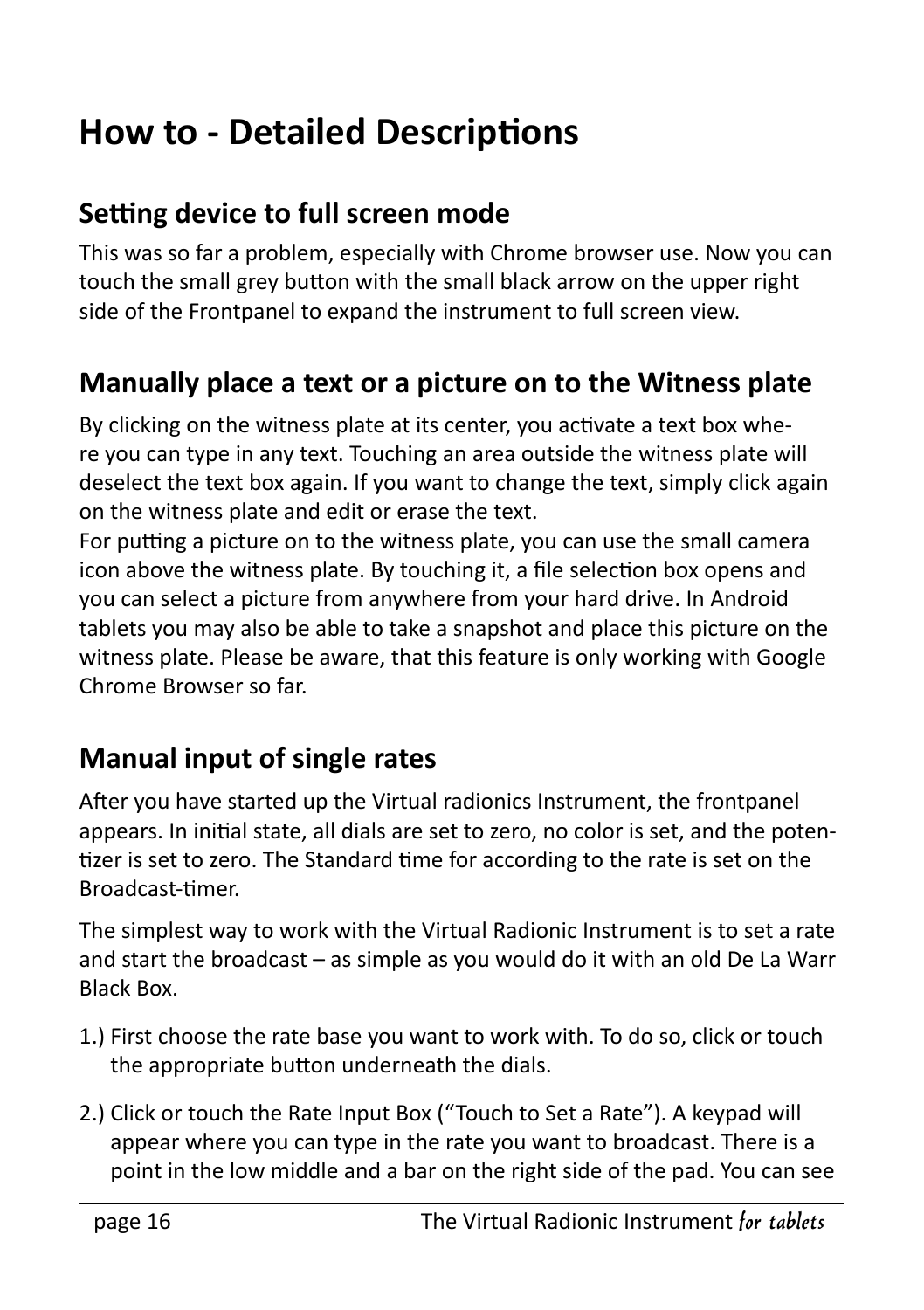your input in the rate input box on the right underneath the well.

If you want to erase your input, click or touch the red Clear Button ("Cl")

3.) If your rate is typed in correctly, click or touch "Enter + Set Rate". The key-pad will then disappear and the rate will be automatically set on the instrument.

#### **Attention:** *Please be aware, that the Virtual Instrument can only set rates which are typed in according to the rules of the appropriate rate Base. E.g. in Base 44 Rates no rates above 44 are possible. A rate like 23 33 45 12 will result in a missing dial at position 3 (Rate 45).*

- 4.) Now you can place the witness or sample for producing a radionics remedy on the well (placing it directly on the screen of your tablet)
- 5.) If you want to potentise the rate, you can switch on the potentizer with the sliding button on the left hand. The field turns green to show that the potentizer is on. The degree of potentizing can be chosen by either typing a number into the input field or to slide the slider to an appropriate degree. Potencies up to X30 are possible
- 6.) To add a colour to the broadcast, click or touch one of the colour fields on the right side. The writing above (Colour for Treatment) will become colored according to your choice, to indicate that a colour is set.
- 7.) To start the broadcast click or touch the Start button. The broadcast is now sent for the chosen time. You can see that the instrument is active by
	- a. Red bar underneath the well
- b. The rhythmic appearance of the chosen colour inside the well
- c. The countdown running in the broadcast timer, which is highlighted in yellow
- 8.) As soon as the broadcast is finished, the rate is erased and the instrument is reset for a next broadcast.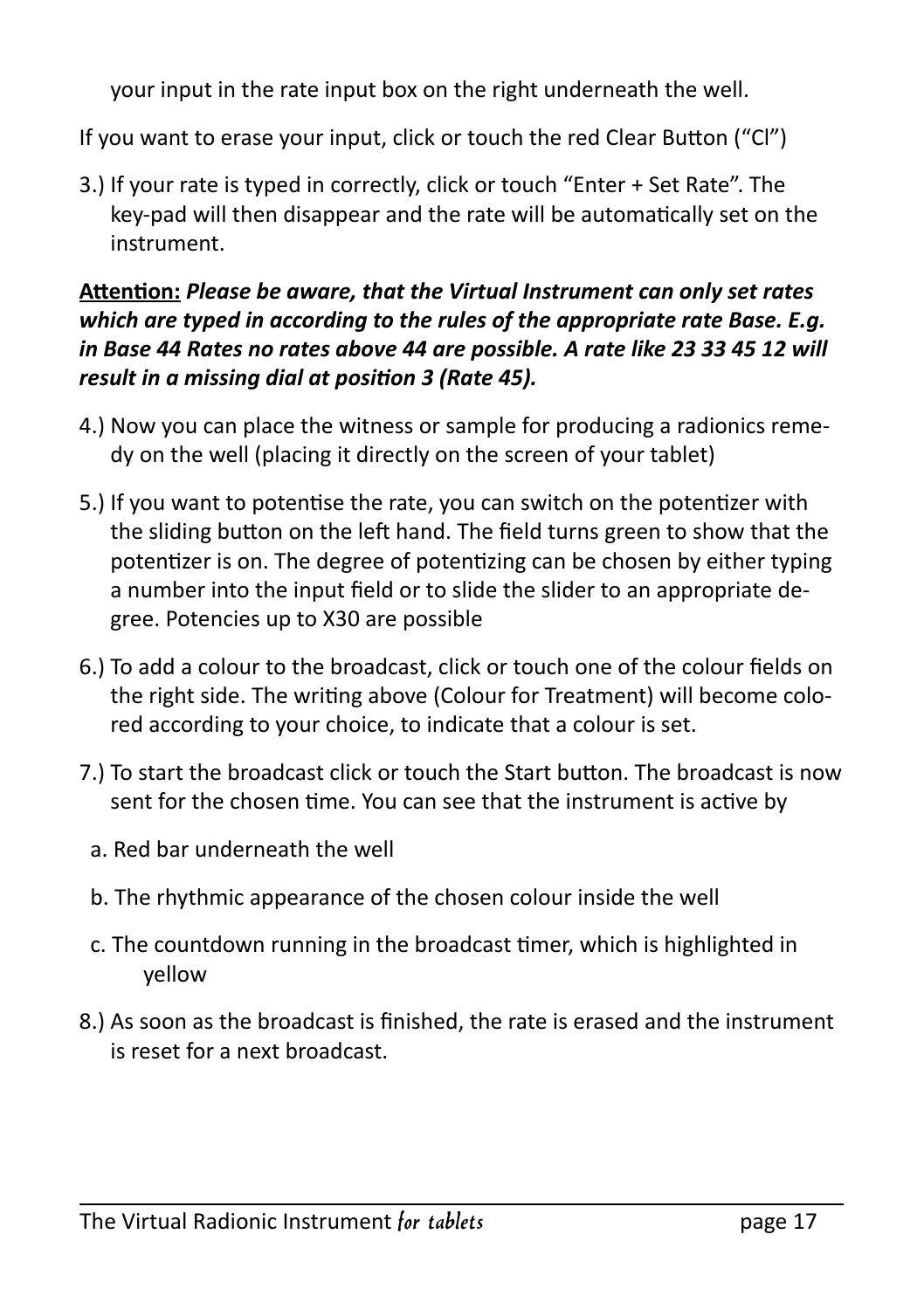#### **Fast selection of suitable rates** (list of single treatments)

When being on the road, often a rate book is not available. The Virtual Radionic Instrument for tablets has a build in Rate book, which contains numerous rates for general beneficial broadcasts and for radionics remedy making. To access these rates you can do the following:

1.) Click or touch the "Search for Rates" button. The Search page will appear. On this page you will see initially only one list on the left. You can choose here between different categories e.g. Bach Flower Remedies, Organ Rates or psychological rates etc.

2.) As an example we want to broadcast a "Divine Rate". Click or touch the entry "Divine Rates"

3.) A next list appears where the different individual items are displayed. We choose "Divine Harmony" by clicking or touching on this field

4.) On the right side the appropriate rate appears for "Divine Harmony". In this case only a Base 44 rate is available, however in other cases a Rate 10 or Rate 336 Base rate may also be displayed.

5.) You click or touch now on the rate in the right list (if several rates displayed choose the most appropriate one for your task). The rate is transferred into the right lower list for later broadcast.

6.) You can now repeat the procedure from 1 -5 and add further rates to the Broadcast list.

7.) You can clear the full list if you want by clicking of touching the "Clear List" Button underneath the Broadcast List. To erase single items, only click or touch on the single item in the Broadcast List and this item will be removed.

8.) Now click or touch "Start Broadcast". The Frontpanel will be shown again and the Broadcast is started immediately with setting the dials for the first broadcast (lowest entry in the list)

9.) You can add a colour the broadcast at any time by touching or clicking one of the colour patches on the right side beside the well.

You can stop the broadcast by clicking on Stop. To erase the Broadcast List, click or touch the "Search for Rates" Button and click or touch on "Clear list". Then "Return" to the Frontpanel.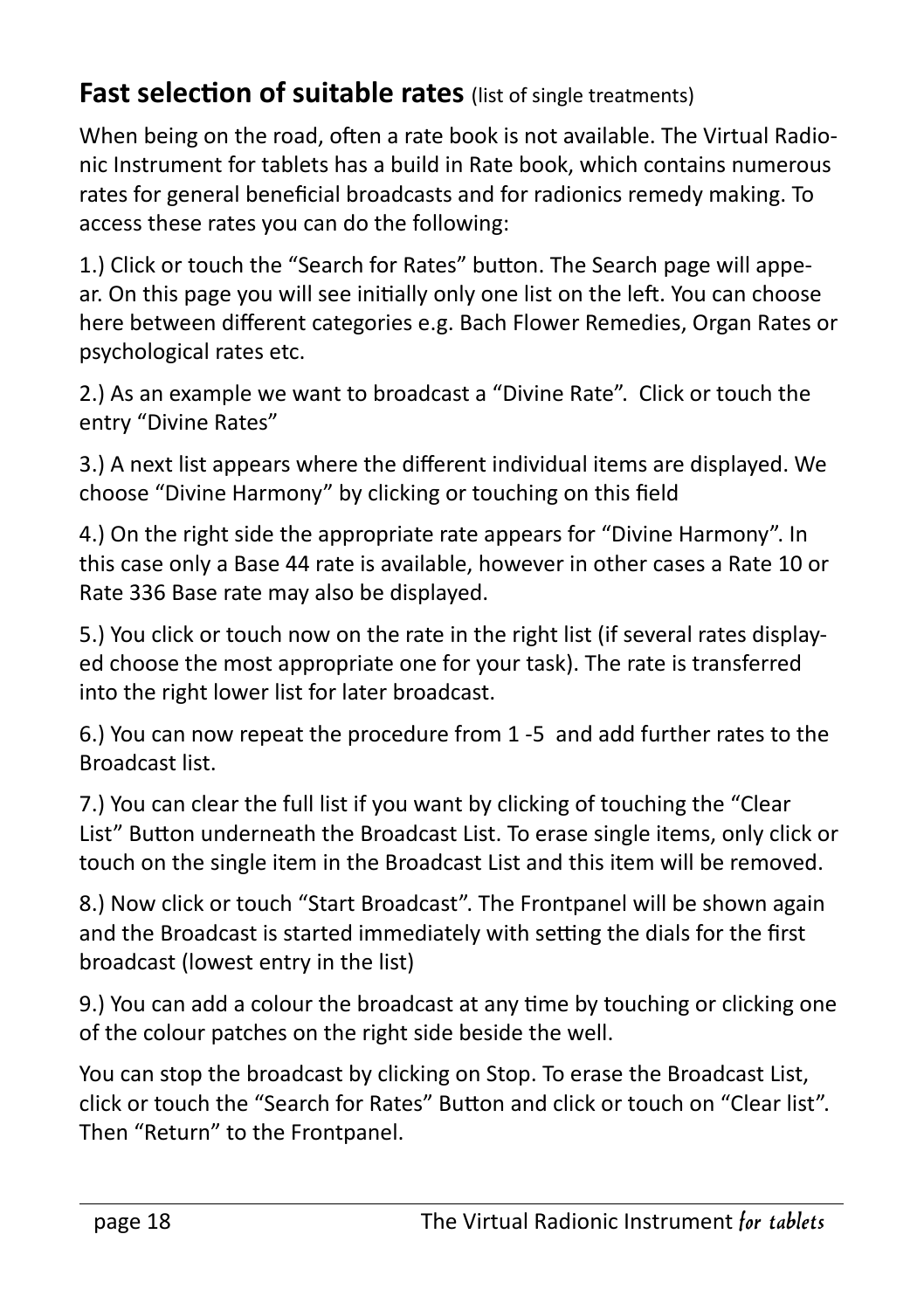#### **Programming mode** (Broadcast Compiler)

This mode has the most options to taylormade specific programs to be run on your tablet. However, I only recommend this use, if you only use your tablet for radionics work, because while broadcasting, it should not be turned off (please disable auto-off or powersafe functions) and will likely need to be connected to a powerline. For more professional use, there is a Windows PC program available too.

To create programmed broadcasts please do the following:

1.) Click on "Program Mode" to display the Broadcast Compiler

2.) In the "Enter name here" Input field you can type in a name of a client as you wish. A virtual piece of paper is laid on the well with this name when the broadcasts is started. This enables you to send programmed broadcasts for multiple people.

To enter a name click or touch the input field and used the device build in keyboard to enter the name.

3.) Underneath in the "Rate" Input field you can either click or touch and used the number fields to type a rate in; or you can click on the magnifying glass to look for a rate in the "Search for Rates" Window. The procedure for picking up a rate is identical as described above. Only difference is that the rate is not transferred to the Broadcast list but to the rate input box of the Broadcast Compiler window.

4.) If not done automatically with "Search for Rates" procedure, please set the appropriate Rate Base on the left side.

5.) Select a colour if you want to add one with this broadcast.

6.) By clicking or touching the "Repetitions", "Pause" or "Potency" field you can change this values using the buttons underneath. The selected field is highlighted in yellow.

7.) After all entries have been made, you can add this broadcast to the Broadcast list by clicking or touching the "Add to Broadcast to List" button on the upper right side.

8.) "Clear List" will clear the entire list, while touching individual entries will erase them from the list.

9.) By repeating the procedure from  $2 - 7$  you can fill the Broadcast list.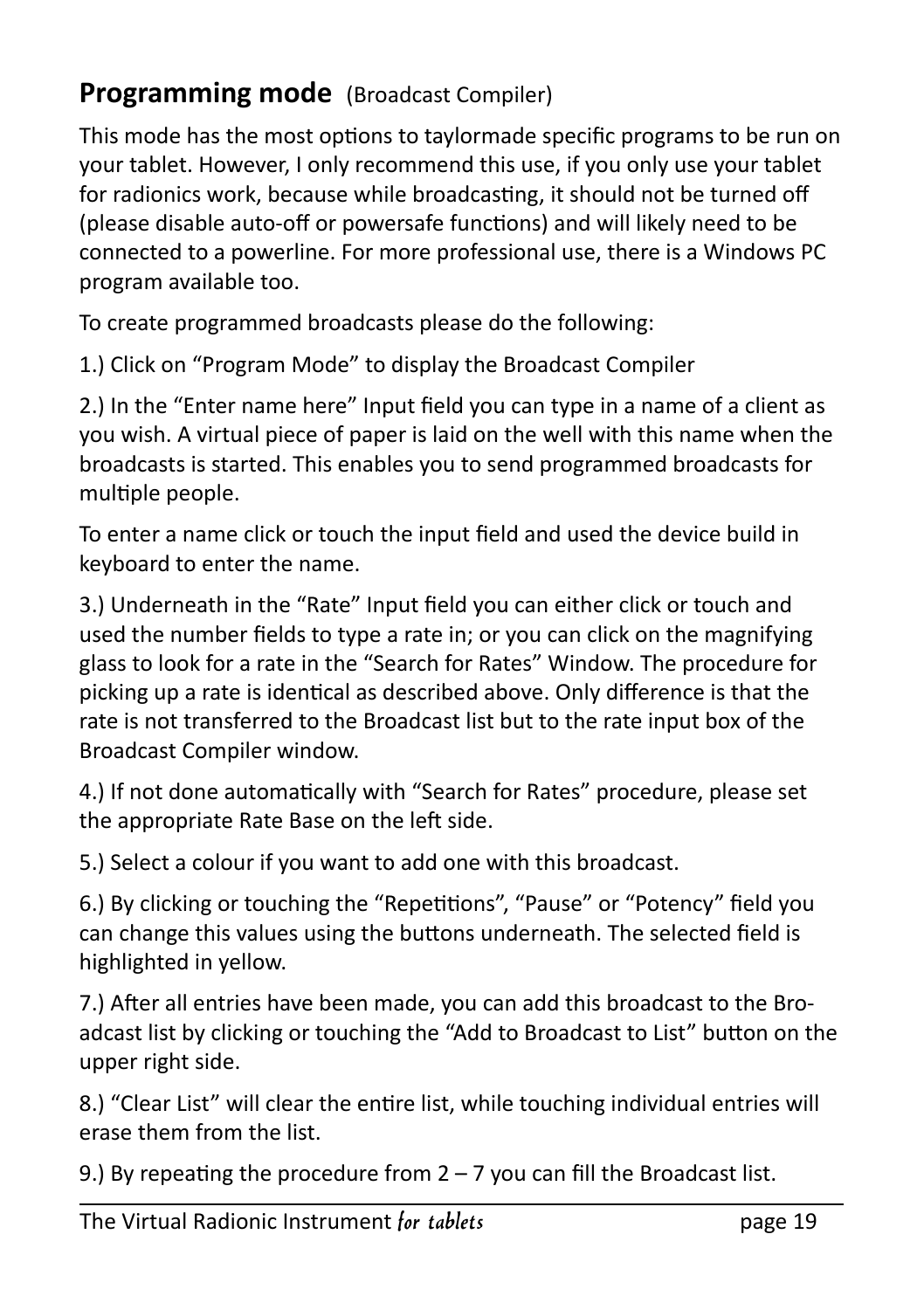10.) When everything is in place, click or touch "Start Broadcast". The Frontpanel will appear and the Broadcasts are done according to the individual setting.

Repetitions: "5" and Pause: "3" means that the Broadcast is repeated 5 times with pause of 3 hours in between. Please be aware, that switching off the tablet will interrupt the program run and may erase the program. Therefore a tablet is not the first choice to run a radionics practice with.

If you want to log your broadcasts, you can check the "Log Broadcasts" button. The broadcasts which have been performed are then displayed when you click on "Display Logfile".

#### **Emergency Treatments**

You can reach the a list with "Emergency Treatments" either from the Frontpanel or from the Programming mode window. By touching the correspoinding buttons (red cross field or button), you get to a window, where different indications can be selected. If no name is already given in the program mode field, an input box will ask you, whether you want to give a name for the broadcast. This text will be displayed on the witness plate with the upcoming emergency broadcasts. You can however leave this field empty if you wish.

With selection of a distinct indication a variety of rates will be copied into the list of broadcasts of the Broadcast compiler. You can add further broadcasts if you wish, by using regular programming modes.

After you have finished with selection of broadcasts, you click on Start Broadcast. With this command all broadcasts are started and will be delivered subsequently and repetitions will be performed according to the programmed list.

Please keep in mind, that emergency treatment cannot replace an appropriate radionic treatment schedule, including an analysis and an outlined broadcast plan, which is based on the very individual requirements of you patient.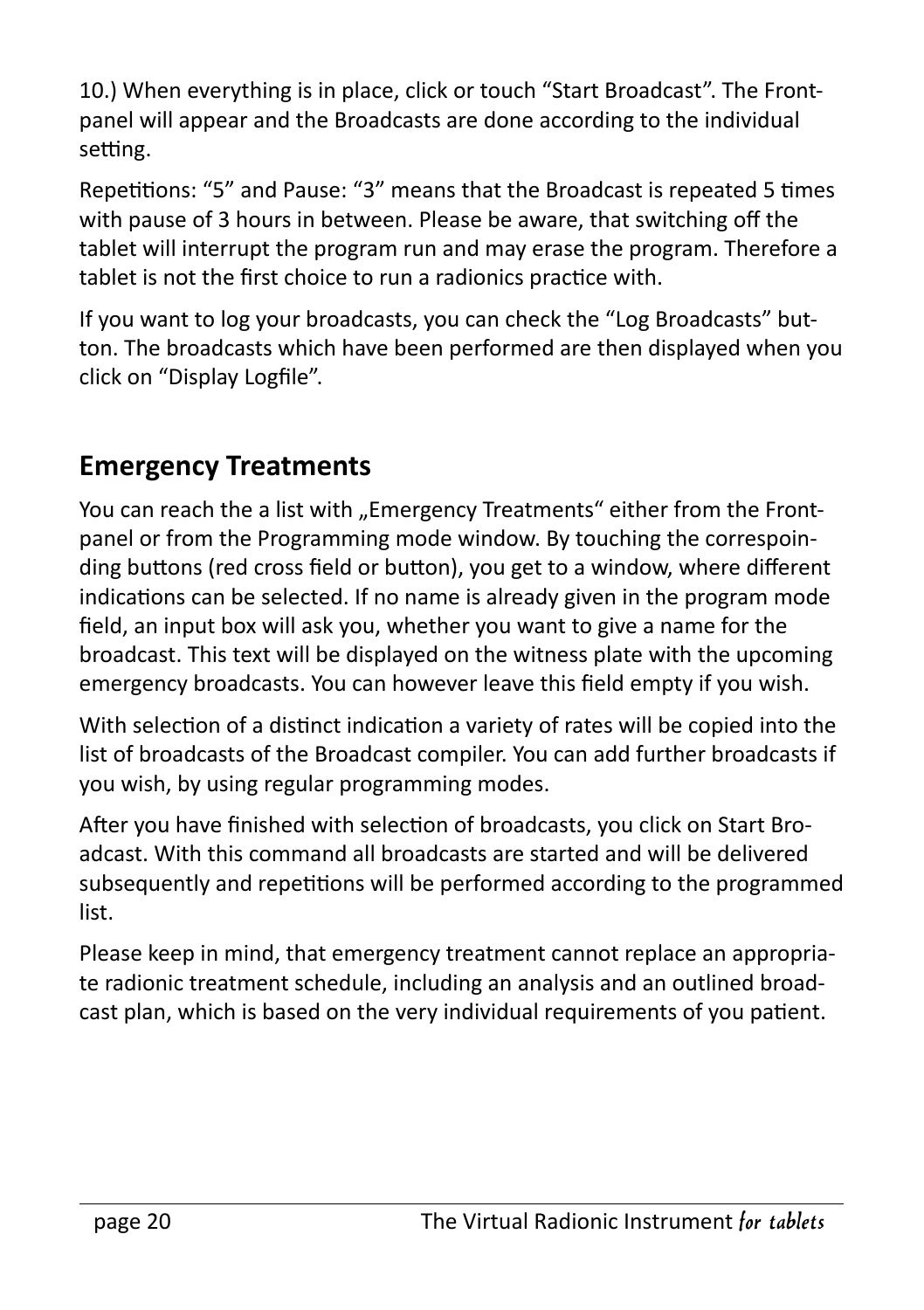

#### **The Virtual Radionic Instrument**

for tablets

- Applet base on HTML5
- Browser based. Use HTML5 capable Browse like Google Chrome or Safari Browser
- available for online and offline use
- download at http://radionics. magix.net/tablet/VRI2/index. html